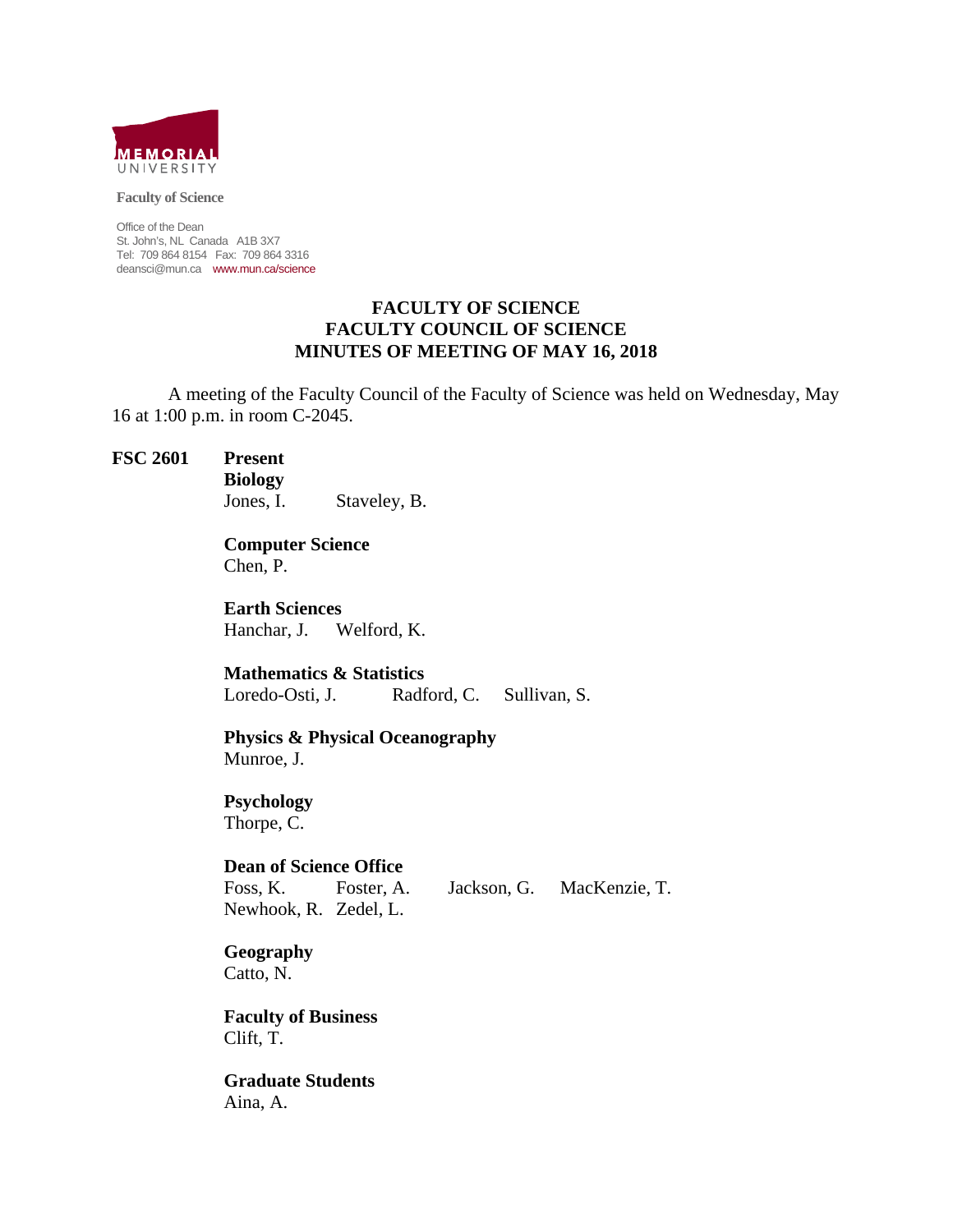- **FSC 2602 Regrets**  Berry, M. Poduska, K.
- **FSC 2603 Adoption of Minutes Moved:** Minutes of April 18, 2018, meeting be adopted (Sullivan/Jones). **One Abstention. Carried.**
- **FSC 2604 Business Arising:** None
- **FSC 2605 Correspondence:** None
- **FSC 2606 Reports of Standing Committees:**

# **A. Undergraduate Studies Committee:**  Report presented by Shannon Sullivan, Chair, Undergraduate Studies **Committee**

- **a)** i) **Moved:** Department of Biology, calendar change to existing programs, Chemistry requirements for the Biology and Statistics Joint Honours (Sullivan/Foster). **One opposed. Carried.**
- **b) Moved:** Response from Faculty of Science Undergraduate Studies Committee regarding feedback on General Regulation 6.3 Residence Requirements. (Sullivan/Staveley). **Carried.**

### **B. Graduate Studies Committee:**

Report presented by J.C. Loredo-Osti, Chair, Graduate Studies Committee:

- **a)** Aquaculture Program, special topics course AQUA 6203, Applications of Transcriptome Analysis in Aquaculture, presented to council for information purposes only.
- **b)** Department of Biology, special topics course BIOL 7948, Lichens: Molecular Biology and Culturing, presented to council for information purposes only.
- **C. Nominating Committee:** None
- **D. Library Committee:** None
- **FSC 2607 Report of Teaching Consultant:** None
- **FSC 2608 Reports of Delegates from Other Councils:** None

### **FSC 2609 Report of the Dean:**

 Dr. Courage informed Faculty Council members that the Faculty of Science will be absorbing a larger budget cut than was initially expected. The total funding